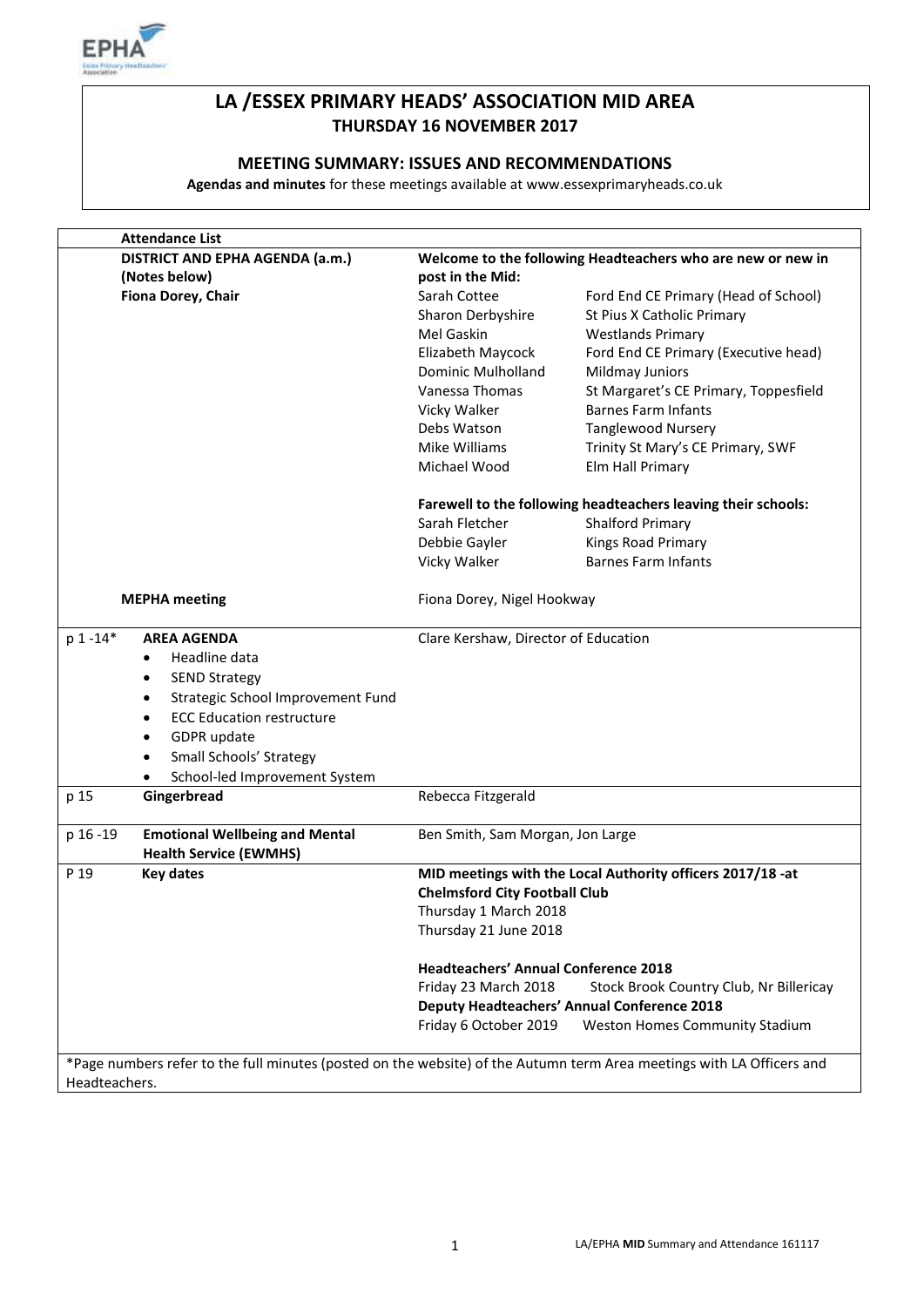

# **LA /ESSEX PRIMARY HEADS' ASSOCIATION MID AREA AREA MEETING THURSDAY 16 NOVEMBER 2017 ATTENDANCE**

#### **Present**

Amanda Buckland-Garnett Geraldine Denham-Hale

Carole Farrer SE Partner

Cheryl Allard Oaklands Infants Liz Maycock Little Waltham CE Primary Dawn Baker Lawford Mead Primary Ross McTaggart Barnes Farm Juniors Deborah Bailey John Bunyan Primary Becky More Rivenhall CE Primary Lisa Battersby Larkrise Primary Joanne Morgan Gosfield Primary Ruth Baugh **White Notley CE Primary** Nicola Morgan-Soane Trinity Road Primary Ian Bowyer **Boreham Primary Communist All Dominic Mulholland** Mildmay Juniors Jona Davies St John's CE Primary, Danbury Mary Nicholls Stanley Drapkin Primary Collingwood Primary **Guy Niven** 

St Mary's CE Primary, Burnham-on-Crouch Alex Burden Great Waltham CE Primary Amanda Reid Perryfields Infants Dida Burrell Maldon Primary Maria Rumsey St Michael's CE Juniors, Galleywood Lorraine Cannon Moulsham Infants **Claire Russell** Claire Russell Notley Green Primary Helen Castell **Writtle Infants Julie Sarti** Colne Engaine CE Primary Alison Cole St Peter's Primary, Coggeshall Fundacher Shelley Broomfield Primary Anna Conley The Howbridge Infants Caroline Shingleton Wethersfield CE Primary Louise Eastbrook St Nicholas, Tolleshunt D'Arcy Pam Smart Terling CE Primary Dawn Dack Wentworth Primary Claire Smyth Beckers Green Primary Diane Deans **Marie Court Primary** Marie Staley Moulsham Juniors Moulsham Juniors Sarah Donnelly Richard de Clare Primary Paul Sully Beehive Lane Primary Fiona Dorey Great Bradfords Juniors/Mid Chair Nick Taylor Nick Writtle Juniors Lisa Feldman Finchingfield CE Primary Fund Sean Wade Howbridge CE Juniors Joe Figg CEO Eveleigh Trust Vicky Walker Barnes Farm Infants Kate Garnett Tollesbury School | Mike Walsh Kelvedon Academy Mel Gaskin **Westlands Primary Lack Community** Janis Waters Great Leighs Primary Bridgette Gough St Andrew's CE Primary, Halstead Debs Watson Tanglewood Nursery Mary Gurr **Hatfield Peverel Infants** Mike Williams Trinity St Mary's CE Primary Mike Williams The Cathedral School Helen Hutchings Highwood Primary Linda Wiskin The Cathedral School Vicky Jackson St Francis Catholic Primary State Nichael Wood Elm Hall Primary Chris James St Andrew's Juniors, Hatfield Peverel Ceri Jones Chipping Hill Primary **In Attendance** Michelle Keeling Rayne Primary Pam Langmead Professional Officer Vicky Kendall **Roxwell CE Primary CET Algel Hookway** EPHA Executive Director Sarah Manning Galleywood Infants **Bridget Harris St Thomas Mores Catholic Primary** 

Steve Mellors SE Partner **Apologies** 

Robert Pike Rachael Plunkett Carrie Prior

Rebecca Fitzgerald Gingerbread Ben Smith EWMHS **LA Officers** EWMHS EWMENT EWALL EVER EVER A LA CHARGE EVER A LA CHARGE EVER A LA CHARGE EVER A LA CHARGE EVER A LA CHARGE EVER A LA CHARGE EVER A LA CHARGE EVER A LA CHARGE EVER A LA CHARGE EVER A LA CHARGE EVER A LA CHAR Clare Kershaw Director of Education Jon Large EWMHS

Dave Hill Executive Director, Social Care and Education Alison Fiala ECC Jane Bass Powers Hall Academy Kelly Stock Burnham-on-Crouch Primary Pauline Ward St Cedd's CE Primary

Baddow Hall Juniors

Priory Primary, Bicknacre

St Nicholas CE Primary, Tillingham

St Andrew's CE Primary, Gt Yeldham

Note: If your attendance or apologies have not been noted please contact the EPHA Professional Officer at [pam@langmead.me.uk](mailto:pam@langmead.me.uk) for amendment.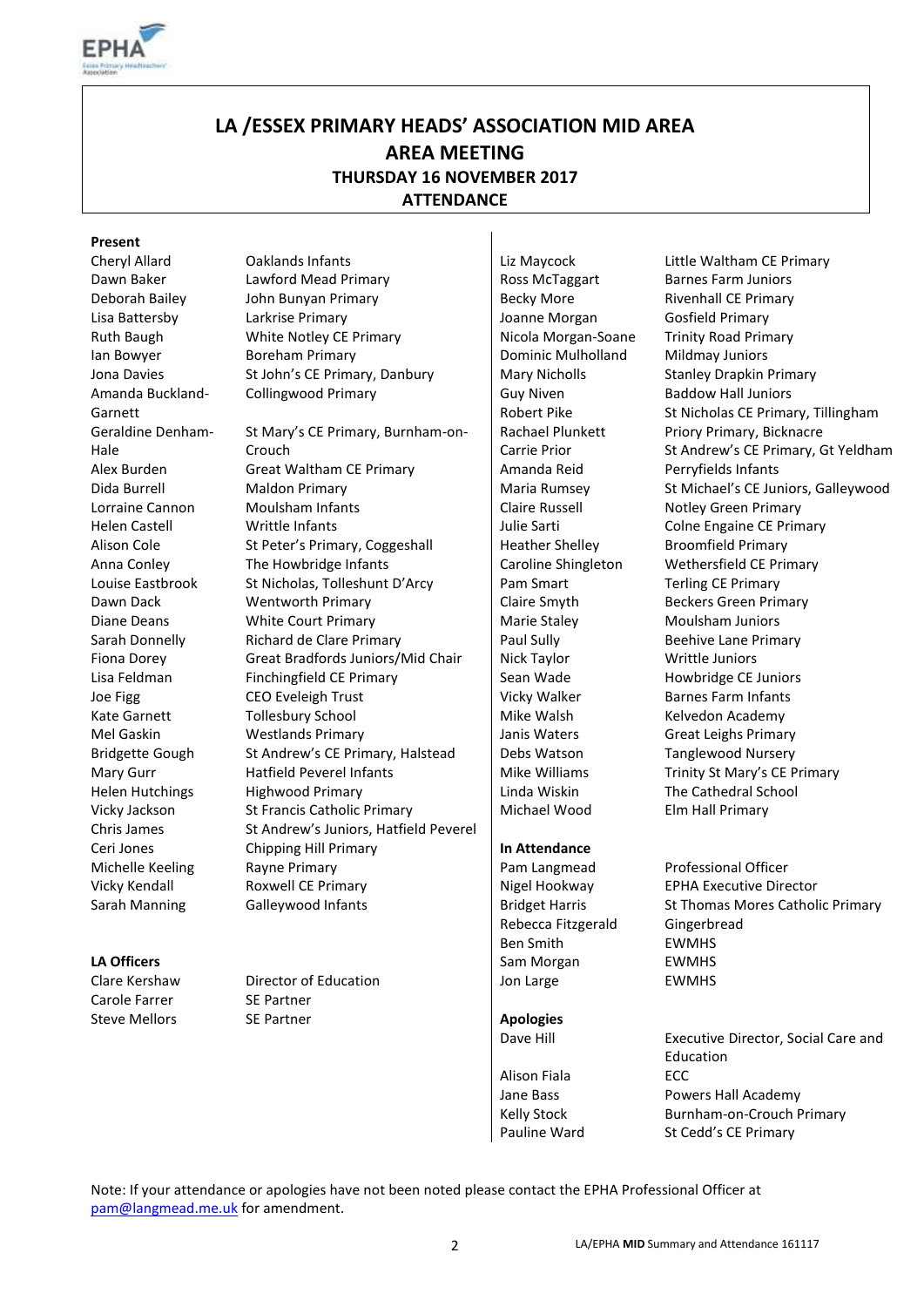

### **MID EPHA AREA MEETING MINUTES 16 November 2017**

### **1. Fiona Dorey, the Mid Area Chair, welcomed headteachers to the meeting and, in particular, the following Headteachers who are new or new in post in the Mid:**

| Ford End CE Primary (Head of School)                |
|-----------------------------------------------------|
| St Pius X Catholic Primary                          |
| <b>Westlands Primary</b>                            |
| Ford End CE Primary (Executive head)                |
| Mildmay Juniors                                     |
| St Margaret's CE Primary, Toppesfield               |
| <b>Barnes Farm Infants</b>                          |
| <b>Tanglewood Nursery</b>                           |
| Trinity St Mary's CE Primary, South Woodham Ferrers |
| Elm Hall Primary                                    |
|                                                     |

#### **Farewell to the following headteachers leaving their schools:**

| Sarah Fletcher | <b>Shalford Primary</b>    |
|----------------|----------------------------|
| Debbie Gayler  | <b>Kings Road Primary</b>  |
| Vicky Walker   | <b>Barnes Farm Infants</b> |

In addition, a number of colleagues from the Local Authority are retiring, including Steve Mellors, Louise Evers and Graham Lancaster. They were thanked for their support of Essex schools.

#### **2. MID EPHA MEETING**

Fiona highlighted a number of issues that had been raised by the EPHA Executive and other headteachers.

- **a)** The autumn term newsletter was circulated at the meeting, and included dates for future meetings and conferences.
- **c)** The Mid Chair reminded headteachers that they have been asked to contribute to a survey of mental health provision and support, and noted that managers from EWMHS would be at the meeting to update them on the current service and plans for future support of schools.

VirginCare area directors have been invited to the spring term meeting to discuss their service and respond to any questions from headteachers.

- **d)** Nigel Hookway, the EPHA Executive Director, noted that he had joined a delegation of headteachers from 25 authorities, delivered a petition to Downing Street to lobby for more funding for schools in the autumn budget. He mentioned a model letter that he has written, that headteachers may wish to personalise and send to their local MP (with the agreement of their governors) to ask them to put pressure on the Chancellor to increase funding for schools. There was wide press coverage on the day and Nigel was interviewed by BBC Essex.
- **e)** Following the meetings held in West and North East to discuss primary schools' experience of SEND support and provision, Clare Kershaw has established a cross-phase Headteacher Round Table to lead on a strategy for mainstream special educational needs. Primary headteachers will be on the group, and are keen to establish a clear remit to ensure that SEND support becomes more consistent and effective across Essex. Further meetings will be held in Mid and South on 21 and 24 November. The notes from the meetings that have been held so far can be found on the EPHA website at <https://essexprimaryheads.co.uk/info-and-documents/send-strategy/>